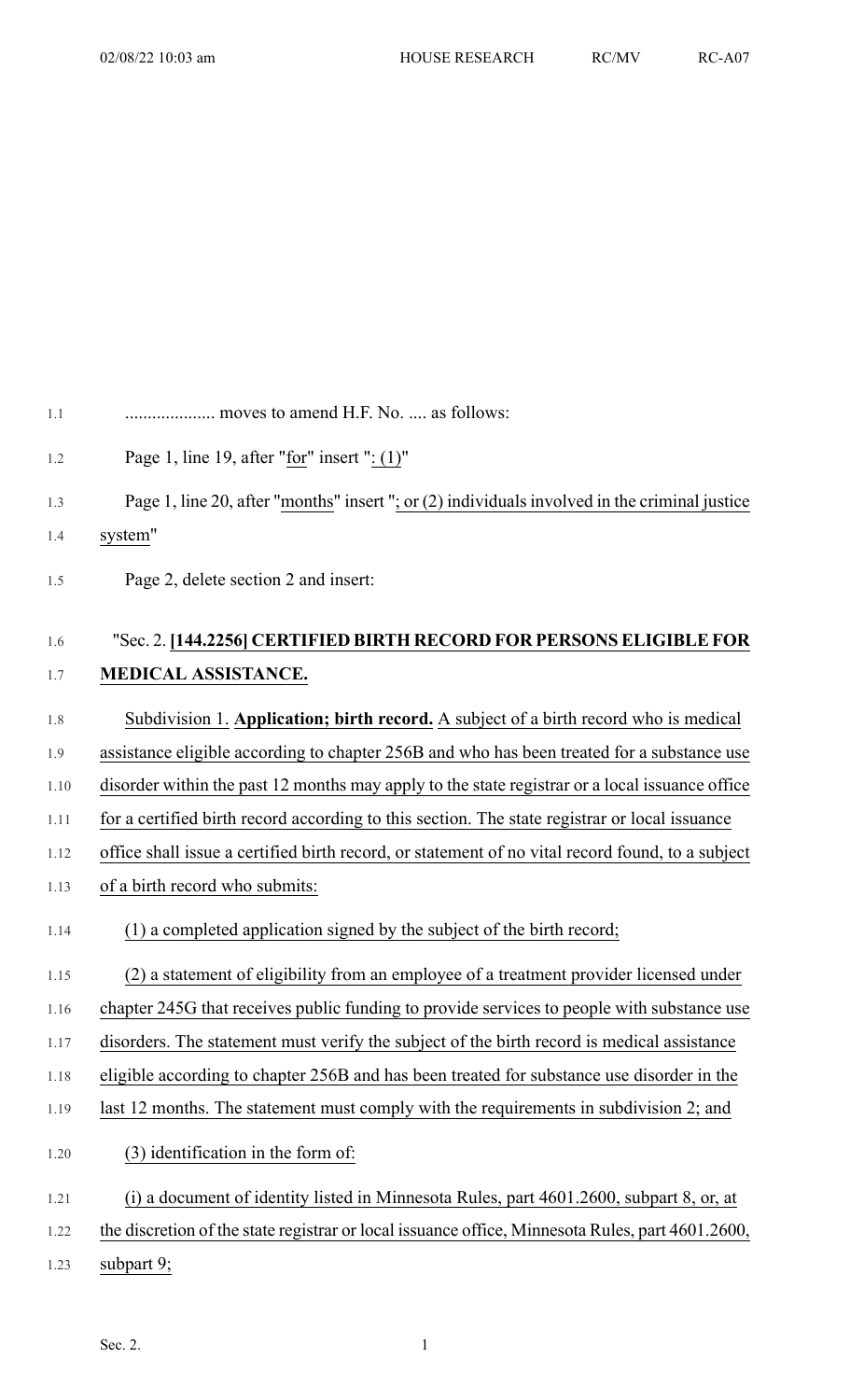| 2.1  | (ii) a statement that complies with Minnesota Rules, part $4601.2600$ , subparts 6 and 7;      |
|------|------------------------------------------------------------------------------------------------|
| 2.2  | $\overline{or}$                                                                                |
| 2.3  | (iii) a statement of identity provided by the employee of a human services agency that         |
| 2.4  | receives public funding to provide services to people with substance use disorders who         |
| 2.5  | verified eligibility. The statement must comply with Minnesota Rules, part 4601.2600,          |
| 2.6  | subpart 7.                                                                                     |
| 2.7  | Subd. 2. Statement of eligibility. A statement of eligibility must be from an employee         |
| 2.8  | of a human services agency that receives public funding to provide services to people with     |
| 2.9  | substance use disorders and must verify the subject of the birth record is medical assistance  |
| 2.10 | eligible according to chapter 256B and has been treated for a substance use disorder within    |
| 2.11 | the last 12 months. The statement of eligibility must include:                                 |
| 2.12 | (1) the employee's first name, middle name, if any, and last name; home or business            |
| 2.13 | address; telephone number, if any; and e-mail address, if any;                                 |
| 2.14 | (2) the name of the human services agency that receives public funding to provide              |
| 2.15 | services to people with substance use disorders that employs the person making the eligibility |
| 2.16 | statement;                                                                                     |
| 2.17 | (3) the first name, middle name, if any, and last name of the subject of the birth record;     |
| 2.18 | (4) a copy of the individual's employment identification, or verification of employment,       |
| 2.19 | linking the employee to the human services agency that provided treatment; and                 |
| 2.20 | (5) a statement specifying the relationship of the individual providing the eligibility        |
| 2.21 | statement to the subject of the birth record.                                                  |
| 2.22 | Subd. 3. Data practices. Data listed under subdivision 1, clauses (2) and (3), are private     |
| 2.23 | data on individuals."                                                                          |
| 2.24 | Page 5, line 10, delete "need not" and insert "is not required to conduct a new                |
| 2.25 | comprehensive assessment and is not required to"                                               |
| 2.26 | Page 6, line 7, after the period, insert "The commissioner shall seek a federal waiver to      |
| 2.27 | allow these individuals to remain eligible for medical assistance for the six-month period."   |
| 2.28 | Page 8, after line 5, insert:                                                                  |
| 2.29 | "EFFECTIVE DATE. This section is effective the day following final enactment."                 |
| 2.30 | Page 8, delete section 2                                                                       |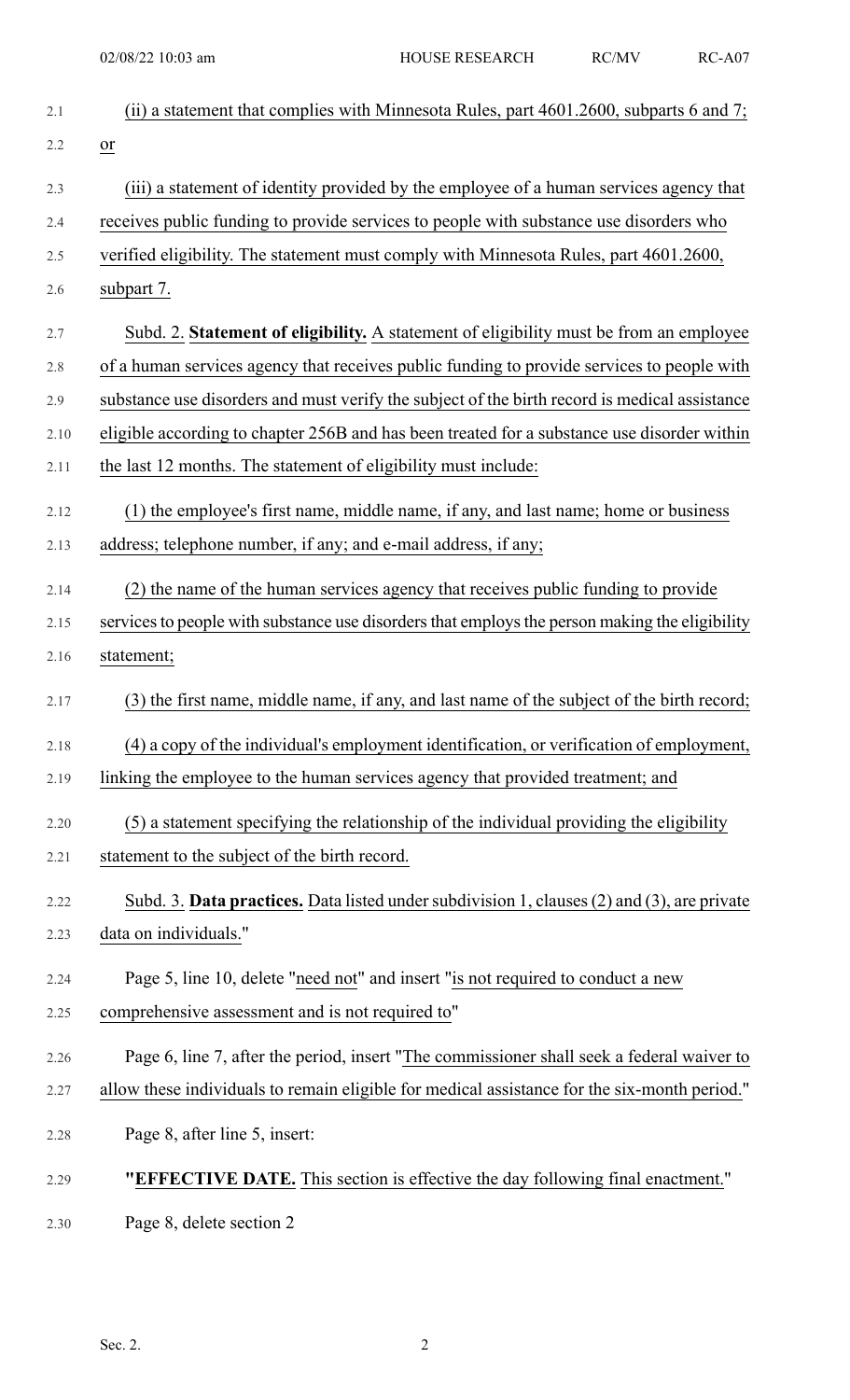| 3.1  | Page 12, line 7, delete "Automatic inflation adjustment" and insert "Temporary rate              |
|------|--------------------------------------------------------------------------------------------------|
| 3.2  | increase" and delete "and"                                                                       |
| 3.3  | Page 12, line 8, delete "each year thereafter," and delete "adjust" and insert "increase"        |
| 3.4  | Page 12, line 9, delete everything after "6," and insert "by 14 percent."                        |
| 3.5  | Page 12, line 10, delete "calendar year" and insert "This rate increase remains in effect"       |
| 3.6  | Page 12, delete section 5 and insert:                                                            |
| 3.7  | "Sec. 5. Minnesota Statutes 2021, section 245B.05, is amended by adding a subdivision            |
| 3.8  | to read:                                                                                         |
| 3.9  | Subd. 7. Substance use disorder direct care staff increase. (a) At least 80 percent of           |
| 3.10 | the ten percent rate increase provided for substance use disorder services under section         |
| 3.11 | 254B.12, subdivision 5, for services provided between January 1, 2023, and March 31,             |
| 3.12 | 2025, must be used to increase compensation-related costs for employees directly employed        |
| 3.13 | by the program on or after January 1, 2023. For the purposes of this paragraph,                  |
| 3.14 | "compensation-related costs" include:                                                            |
| 3.15 | (1) wages and salaries;                                                                          |
| 3.16 | (2) the employer's share of FICA taxes, Medicare taxes, state and federal unemployment           |
| 3.17 | taxes, workers' compensation, and mileage reimbursement;                                         |
| 3.18 | (3) the employer's paid share of health and dental insurance, life insurance, disability         |
| 3.19 | insurance, long-term care insurance, uniform allowance, pensions, and contributions to           |
| 3.20 | employee retirement accounts; and                                                                |
| 3.21 | (4) benefits that address direct support professional workforce needs, above and beyond          |
| 3.22 | benefits offered to employees prior to January 1, 2023, including retention and recruitment      |
| 3.23 | bonuses and tuition reimbursement.                                                               |
| 3.24 | (b) Compensation-related costs for persons employed in the central office of a corporation       |
| 3.25 | or entity that has an ownership interest in the provider or exercises control over the provider, |
| 3.26 | or for persons paid by the provider under a management contract, do not count toward the         |
| 3.27 | 80 percent requirement under this subdivision.                                                   |
| 3.28 | (c) A provider agency or individual provider that receives a rate subject to the                 |
| 3.29 | requirements of this subdivision shall prepare, and upon request submit to the commissioner,     |
| 3.30 | a distribution plan that specifies the amount of money the provider expects to receive that      |
| 3.31 | is subject to the requirements of this subdivision, including how that money was or will be      |
| 3.32 | distributed to increase compensation-related costs for employees. Within 60 days of final        |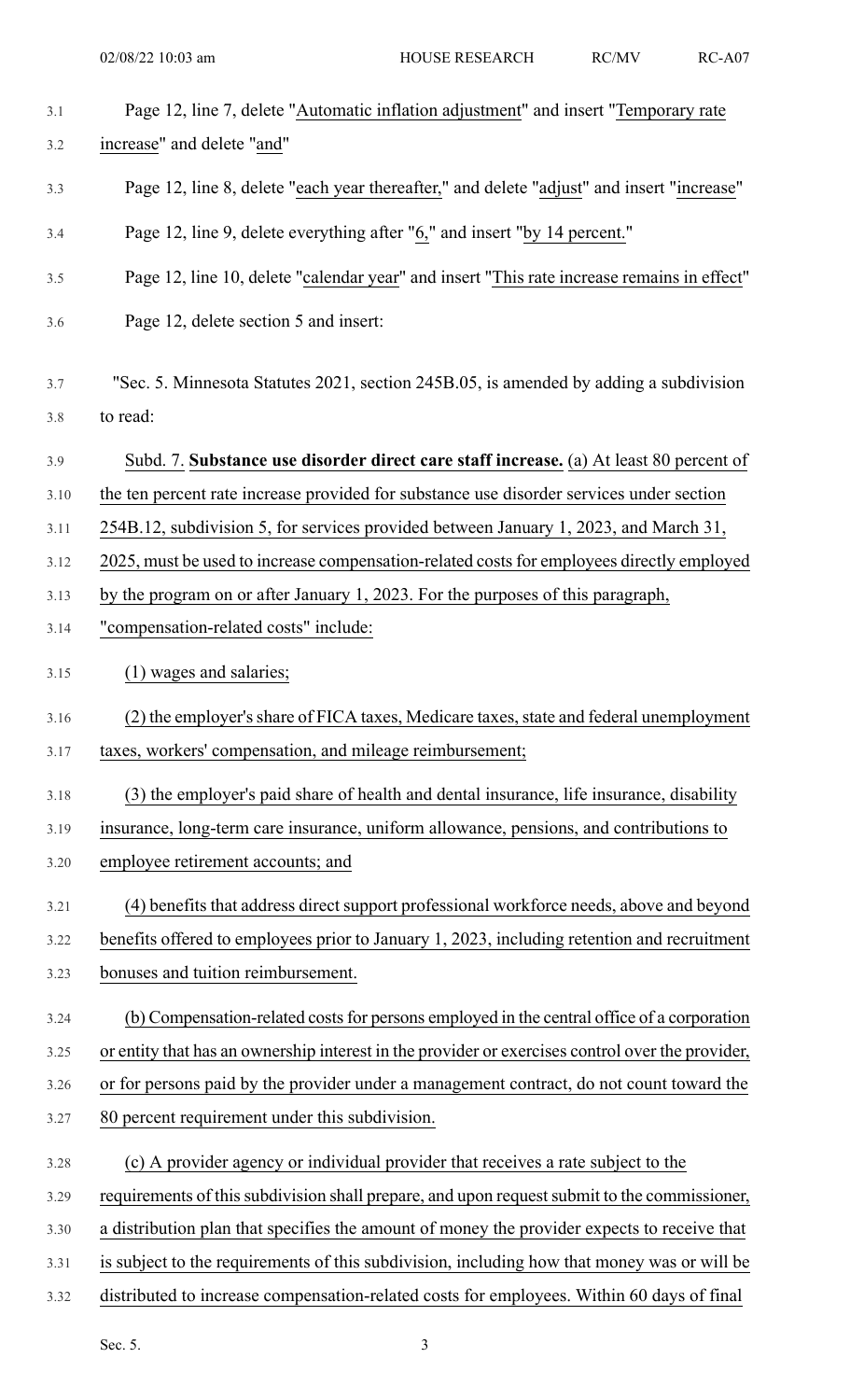| 4.1  | implementation of a rate adjustment subject to the requirements of this subdivision, the         |
|------|--------------------------------------------------------------------------------------------------|
| 4.2  | provider must post the distribution plan. The distribution plan must remain posted for a         |
| 4.3  | period of at least six months in an area of the provider's operation to which all direct support |
| 4.4  | professionals have access.                                                                       |
| 4.5  | <b>EFFECTIVE DATE.</b> This section is effective January 1, 2023, or upon federal approval,      |
| 4.6  | whichever is later. The commissioner of human services shall inform the revisor of statutes      |
| 4.7  | when federal approval is obtained.                                                               |
| 4.8  | Sec. 6. Minnesota Statutes 2020, section 254B.12, is amended by adding a subdivision to          |
| 4.9  | read:                                                                                            |
| 4.10 | Subd. 5. Substance use disorder services provider rate increase effective January                |
| 4.11 | 1, 2023. For substance use disorder services listed in sections 254B.05, subdivision 5, and      |
| 4.12 | 256B.0759, subdivision 6, provided on or after January 1, 2023, payment rates shall be           |
| 4.13 | increased by ten percent over the rates in effect on December 31, 2022."                         |
| 4.14 | Page 12, after line 27, insert:                                                                  |
| 4.15 | "Section 1. Minnesota Statutes 2020, section 245A.19, is amended to read:                        |
| 4.16 | 245A.19 HIV TRAINING IN CHEMICAL DEPENDENCY TREATMENT                                            |
| 4.17 | PROGRAM.                                                                                         |
| 4.18 | (a) Applicants and license holders for chemical dependency residential and nonresidential        |
| 4.19 | programs must demonstrate compliance with HIV minimum standards prior to before their            |
| 4.20 | application being is complete. The HIV minimum standards contained in the HIV-1                  |
| 4.21 | Guidelines for chemical dependency treatment and care programs in Minnesota are not              |
| 4.22 | subject to rulemaking.                                                                           |
| 4.23 | (b) Ninety days after April 29, 1992, The applicant or license holder shall orient all           |
| 4.24 | chemical dependency treatment staff and clients to the HIV minimum standards. Thereafter,        |
| 4.25 | orientation shall be provided to all staff and clients, within 72 hours of employment or         |
| 4.26 | admission to the program. In-service training shall be provided to all staff on at least an      |
| 4.27 | annual basis and the license holder shall maintain records of training and attendance.           |
| 4.28 | (c) The license holder shall maintain a list of referral sources for the purpose of making       |
| 4.29 | necessary referrals of clients to HIV-related services. The list of referral services shall be   |
| 4.30 | updated at least annually.                                                                       |
| 4.31 | (d) Written policies and procedures, consistent with HIV minimum standards, shall be             |

4.32 developed and followed by the license holder. All policies and procedures concerning HIV